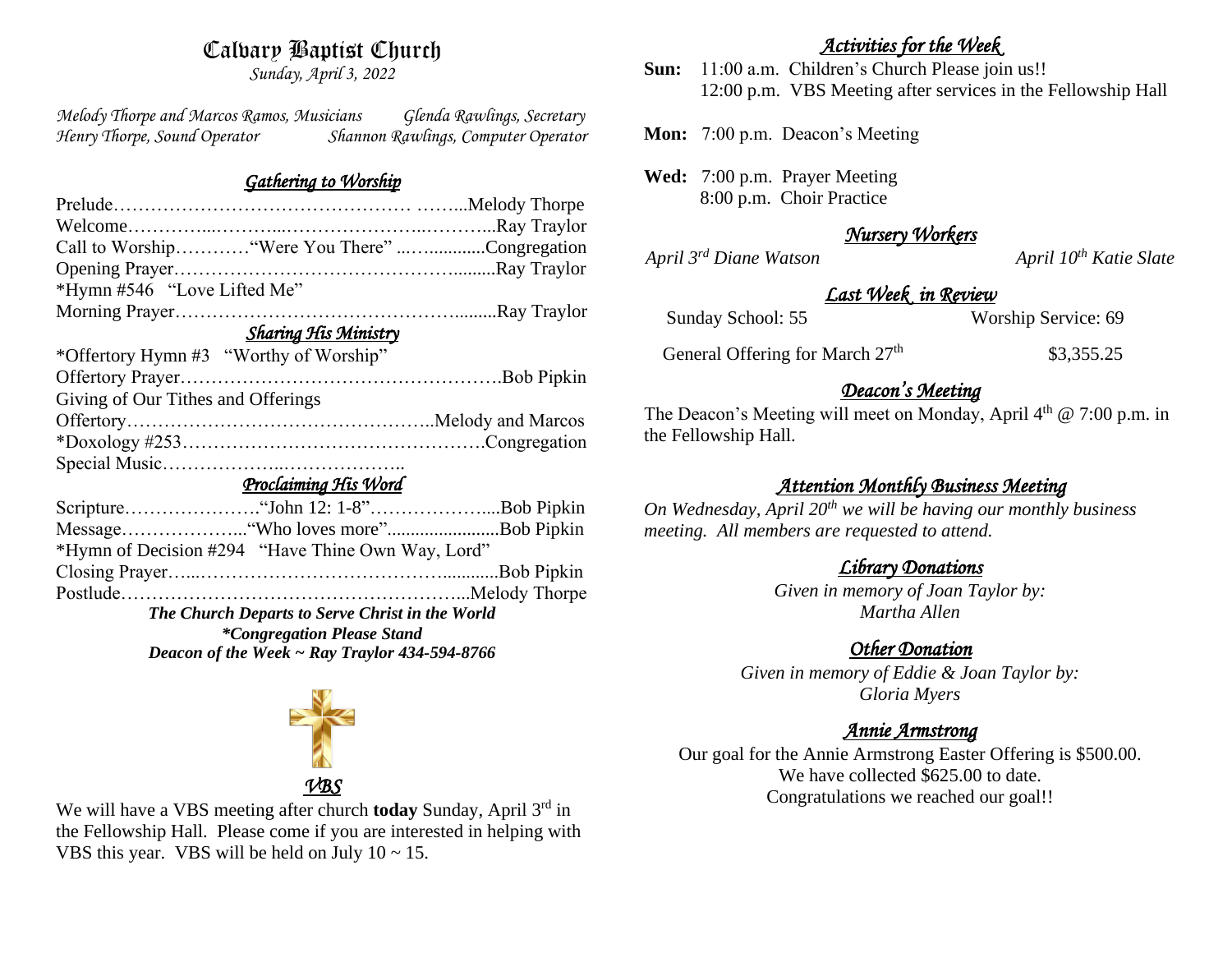### *Ukraine Offering Samaritan Purse*

We collected \$3,200.00 it was sent to the Samaritan Purse for Ukraine.

# *Planning Committee*

- 1. Spring Kickoff and Easter Egg Hunt With Easter Bunny Cover Dish-April 10<sup>th</sup> after Church (Please Donate Eggs for Hunt and Put in Kitchen Window)
- 2. Wild Game Supper April 26<sup>th</sup> Tuesday Night -6:30PM If You Like, Bring a Dessert-A Donation Box will be Available
- 3. Family Day Meal After Church (Moms, Dads, Grannies, Grandpas, Brothers, Sisters, Friends-All Welcome) June 5th Lets Fill The Pews

Next Planning Meeting May 15th After Church in Fellowship Hall

# *Chrismon Ornaments*

If you would like to see the Chrismon Ornaments please call the church office. The secretary will be glad to show you the ornaments.

#### *Rehab for Jeannette McArdle*  **Vineyard Bluffton Assisted Living and Memory Care 25 Cassidy Drive Bluffton, S.C. 29910**



*Church Email: [calvarybc1@verizon.net](mailto:cbcemporiaoffice@gmail.com)*

*Church Website[:www.calvarybaptistemporia.org](http://www.calvarybaptistemporia.org/)*

*Bob Pipkin Email: [jrpipkin3@gmail.com](mailto:jrpipkin3@gmail.com) and Cell: 757-418-1243*

*Dr. Bob Pipkin*